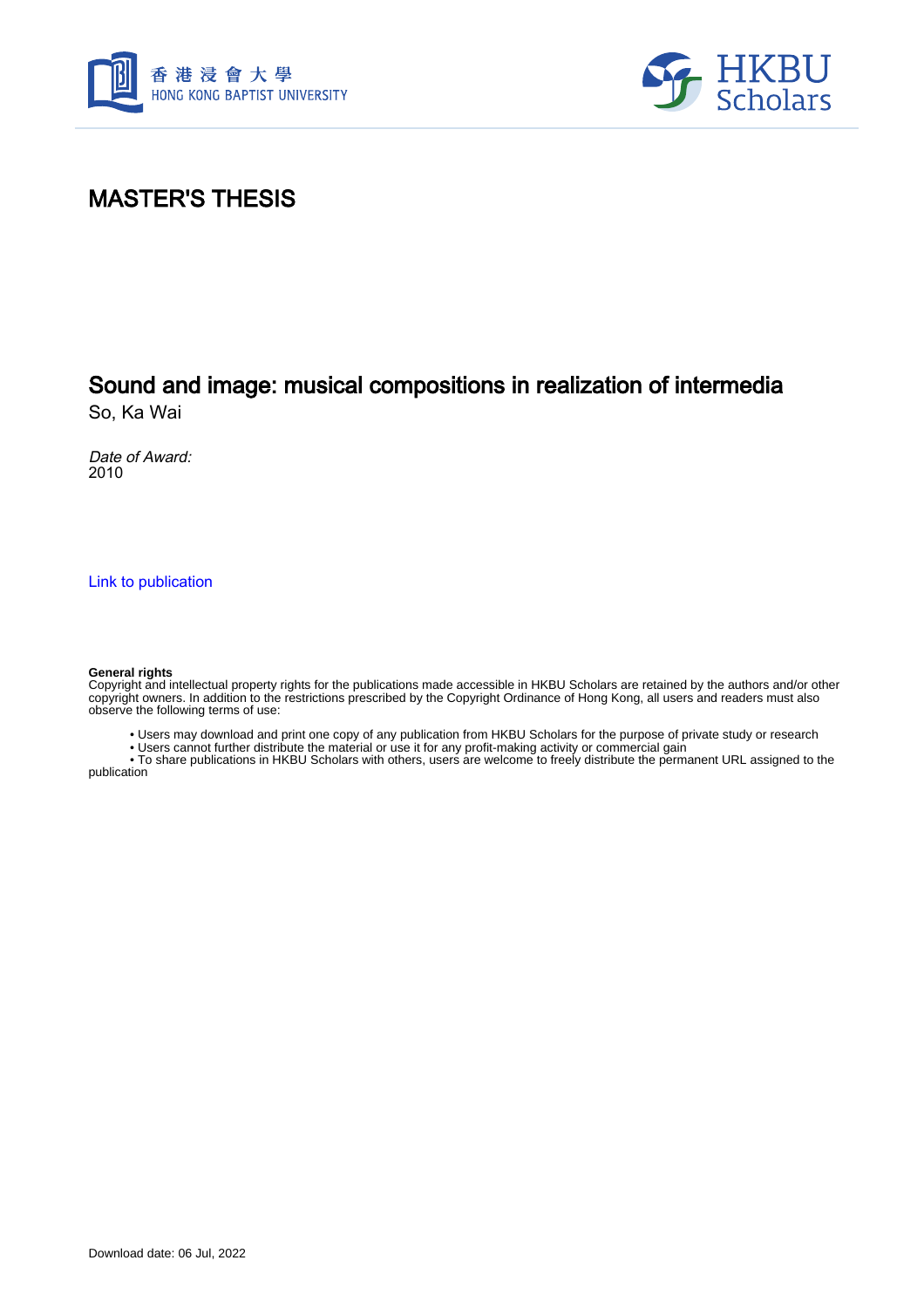## **Sound and Image:**

**Musical Compositions in Realization of Intermedia** 

**SO Ka Wai** 

**A thesis submitted in partial fulfillment of the requirements for the degree of Master of Philosophy** 

**Principal Supervisor: Dr. Christopher KEYES** 

**Hong Kong Baptist University** 

**May 2010**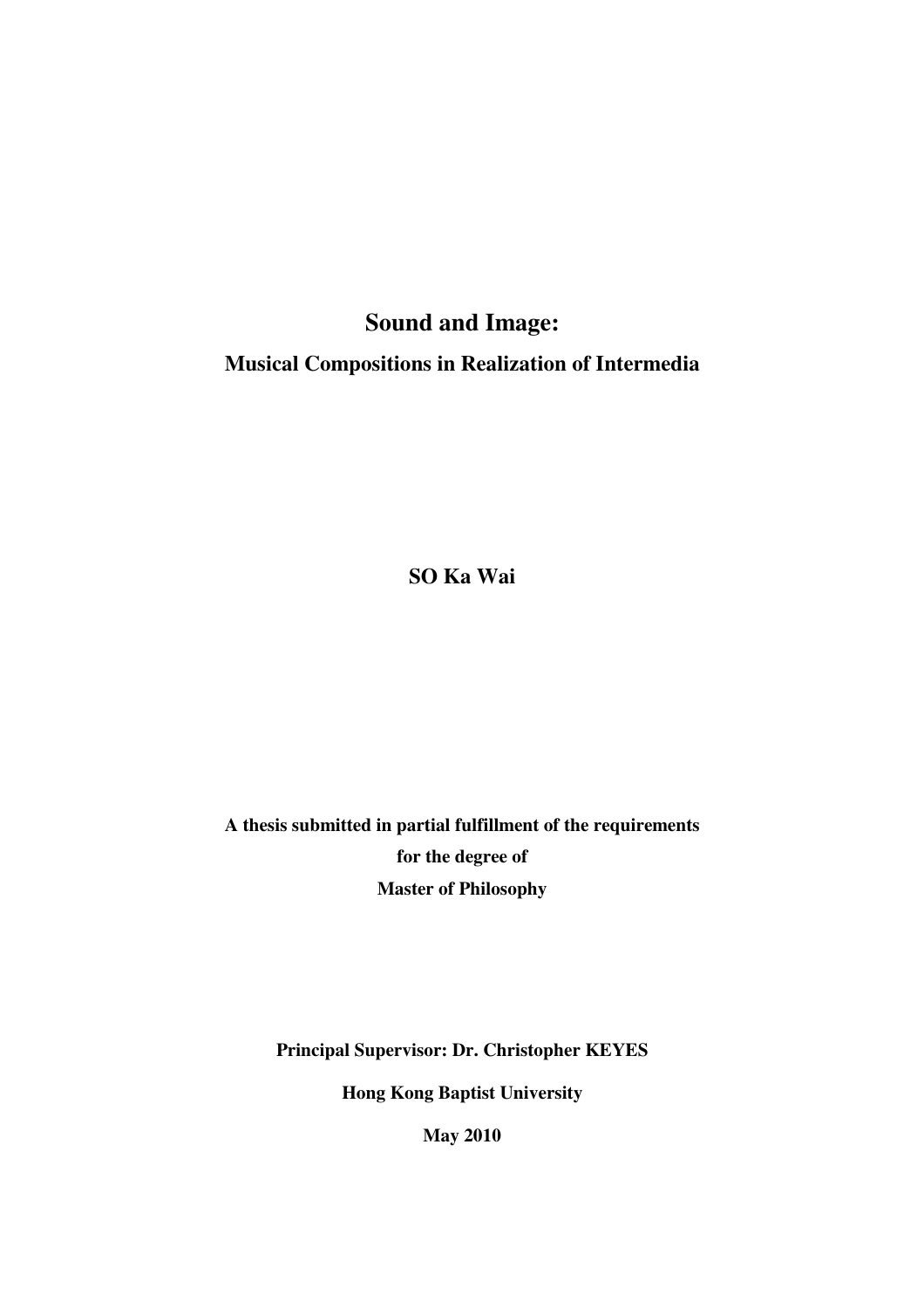#### **Abstract**

#### **Sound and Image: Musical Compositions in Realization of Intermedia**

Many composers and artists have been interested in the relationships between sound and image for centuries, which share common descriptions, such as color, brightness, rhythm and form. In the  $19<sup>th</sup>$  and  $20<sup>th</sup>$  century, with the aid of technologies, electric-light color organs were built to form such relationships. Alexander Scriabin use color organ to promote the relationship between music and color in *Prometheus: A Poem of Fire* in 1910. Since then more and more composers, such as the wellknown French composer Olivier Messiaen, have started thinking both acoustically and visually. In addition, film technology has enabled artists to create abstract films connecting music and images, such as Walter Ruttmann's *Lichtspiel* series and Oskar Fischinger's *Optical Poem* (1938). After WWII, the development of computer technology is now used by virtually all artists in some form. In most recent decades, software is now one of the main tools with which to realize music with visual elements. Particularly, programming environments enable compositions in which sound and image interact with one another and this approach can be categorized as the genre of *intermedia*.

This thesis intends to realize connections between music and images through the creation of mutli-modal compositions. Three topic-related works have been written: *Oblivious Diary…* for clarinet, live electronics and video; *Placing a Star on a Sky* for string quartet, live electronics and video and *Con Fuoco Pointillism* for tape and video. Besides an analysis of all three pieces, two important concepts of intermedia, visualization and sonification, will be also discussed. For a more rounded composition portfolio, three additional acoustic works in different genres are also included.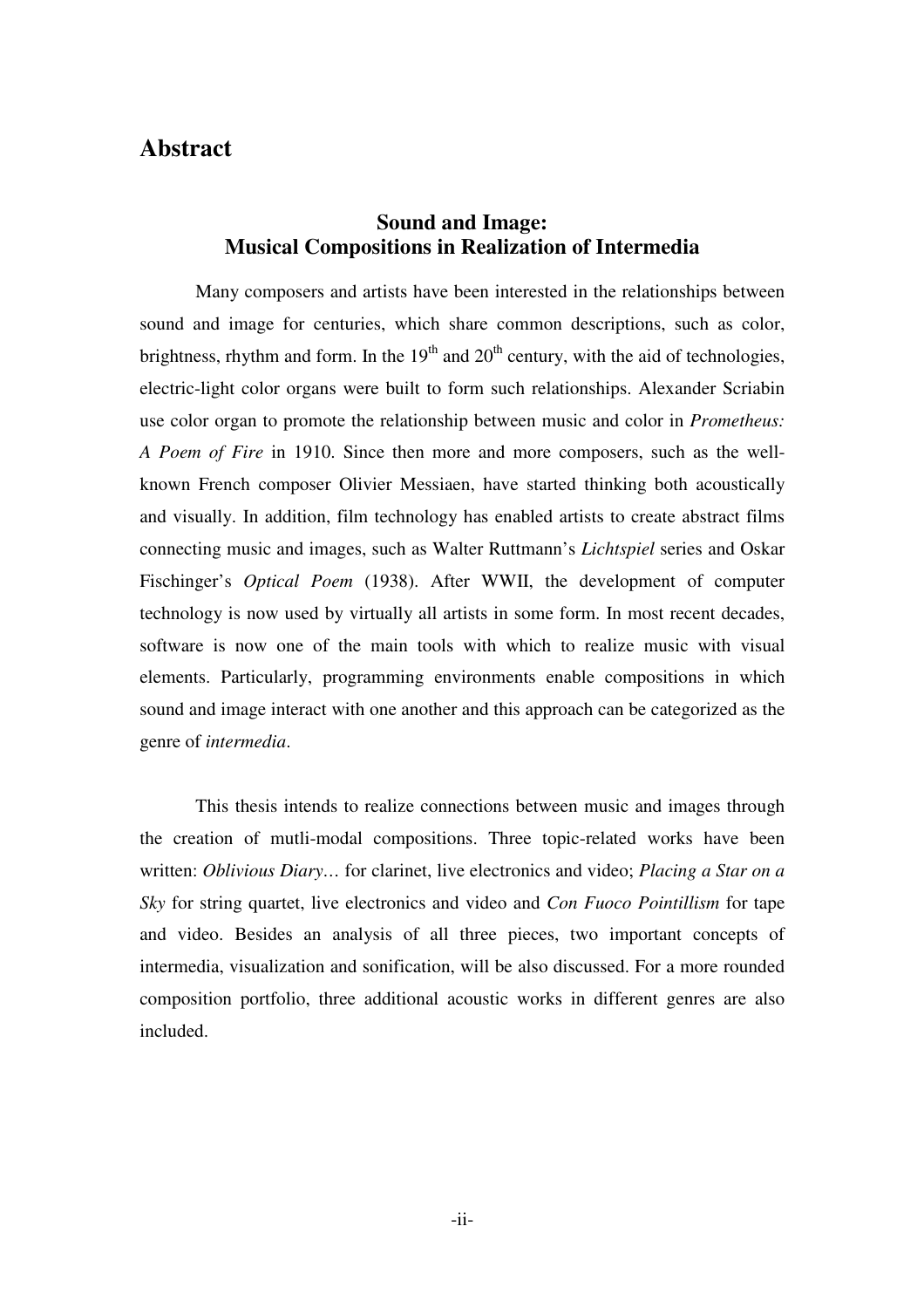## **Table of Contents**

| 1.1   |       |  |
|-------|-------|--|
|       | 1.1.1 |  |
|       | 1.1.2 |  |
|       | 1.1.3 |  |
|       | 1.1.4 |  |
| 1.2   |       |  |
| 1.2.1 |       |  |
|       | 1.2.2 |  |
| 1.3   |       |  |
|       | 1.3.1 |  |
| 1.4   |       |  |
|       |       |  |
| 2.1   |       |  |
| 2.2   |       |  |
| 2.3   |       |  |
| 2.4   |       |  |
| 2.5   |       |  |